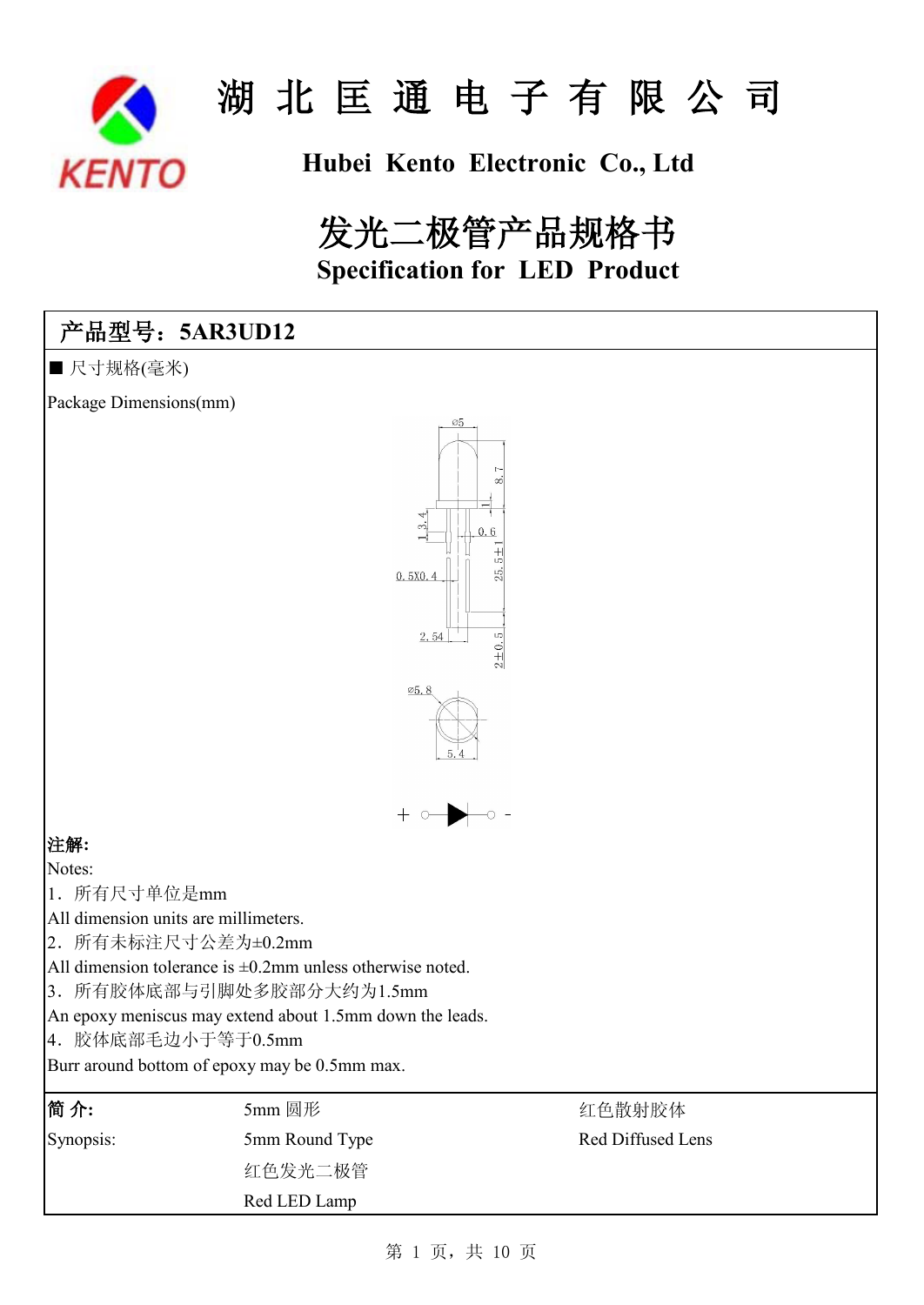

# **Hubei Kento Electronic Co., Ltd**

| 产品型号: 5AR3UD12                                                               |                      |                                             |             |             |                   |                   |
|------------------------------------------------------------------------------|----------------------|---------------------------------------------|-------------|-------------|-------------------|-------------------|
| ■ 主要光电特性 (室温 = 25°C)Typical Electrical & Optical Characteristics (Ta = 25°C) |                      |                                             |             |             |                   |                   |
| 项目<br><b>ITEMS</b>                                                           | 符号<br><b>SYMBOL</b>  | 条件<br><b>CONDITION</b>                      | 最小值<br>MIN. | 典型值<br>TYP. | 最大值<br>MAX.       | 单位<br><b>UNIT</b> |
| 正向电压<br><b>Forward Voltage</b>                                               | <b>VF</b>            | $IF = 20mA$                                 | 1.4         | 1.8         | 2.5               | V                 |
| 反向电流<br><b>Reverse Current</b>                                               | IR                   | $VR = 5V$                                   | ---         | ---         | 1.1               | $\mu A$           |
| 主波长<br>Dominant Wavelength                                                   | $\lambda$ D          | $IF = 20mA$                                 | 620         | ---         | 630               | nm                |
| 发光强度<br>Luminous Intensity                                                   | IV                   | $IF = 20mA$                                 | 477         | 563         | 624               | mcd               |
| 50%能量发光视角<br>50% Power Viewing Angle                                         | $2\theta\frac{1}{2}$ | $IF = 20mA$                                 | ---         | 19          | ---               | deg               |
| ■ 最大绝对额定值(室温 = 25℃)Absolute Maximum Ratings at (Ta = 25℃)                    |                      |                                             |             |             |                   |                   |
| 项目<br><b>ITEMS</b>                                                           | 符号<br><b>SYMBOL</b>  | 最大绝对额定值<br>ABSOLUTE MAXIMUM RATING          |             |             | 单位<br><b>UNIT</b> |                   |
| 正向电流<br>Forward Current                                                      | $\rm IF$             | 50                                          |             |             | mA                |                   |
| 峰值正向电流<br>Peak Forward Current                                               | <b>IFP</b>           | 220                                         |             |             | mA                |                   |
| 连续工作电流<br>Continuous Forward Current                                         | $\mathbbm{L}$        |                                             | 20<br>mA    |             |                   |                   |
| 反向电压<br><b>Reverse Voltage</b>                                               | <b>VR</b>            |                                             |             | 5           |                   | V                 |
| 功耗<br><b>Power Dissipation</b>                                               | <b>PD</b>            | 90                                          |             |             | mW                |                   |
| 工作温度<br><b>Operation Temperature</b>                                         | Topr                 | $-40 \sim +80$                              |             |             | $^\circ\!{\rm C}$ |                   |
| 贮存温度<br><b>Storage Temperature</b>                                           | Tstg                 | $-40 \sim +80$                              |             |             | $^{\circ}$ C      |                   |
| 引脚镀锡温度<br>Lead Soldering Temperature                                         | Tsol                 | 最大温度260℃,最长时间5秒<br>Max.260°C for 5 sec Max. |             |             |                   |                   |

IFP 条件:脉冲宽度小于等于10 分钟

IFP Conditions:Pulse Width≤10msec duty≤1/10

Tsol 条件: 离胶体底部4mm 处为基础

Tsol Conditions: 4mm from the base of the epoxy bulb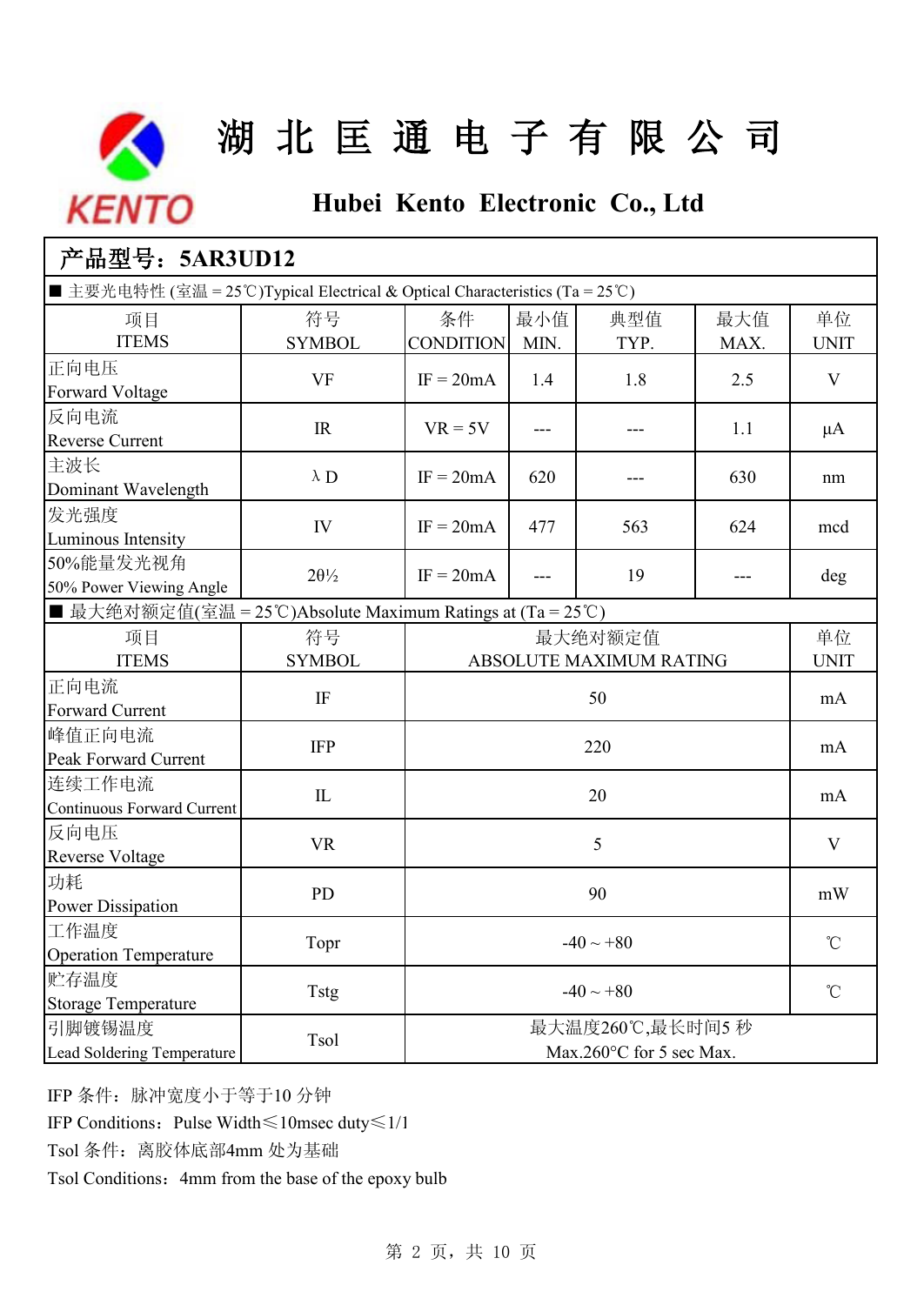

**Hubei Kento Electronic Co., Ltd**

## 产品型号:**5AR3UD12**

### ■ 半功视角

Spatial Distribution



### ■ 可靠性试验

### Reliability Performance

| 测试分类                            | 测试项目                                                      | 测试条件                                                                                                                                | 测试持续时间               | 抽样大小        | 判定        |
|---------------------------------|-----------------------------------------------------------|-------------------------------------------------------------------------------------------------------------------------------------|----------------------|-------------|-----------|
| <b>Test Classification</b>      | Test Item                                                 | <b>Test Conditions</b>                                                                                                              | <b>Test Duration</b> | Sample Size | Standard  |
| 寿命测试<br>Life Test               | 寿命测试<br>Life Test                                         | Ta=25°C $\pm$ 5°C, IF=20mA                                                                                                          | 1000小时(hrs)          | 10PCS       | Qualified |
|                                 | 热冲击测试<br><b>Thermal Shock Test</b>                        | $-10^{\circ}\text{C} \pm 5^{\circ}\text{C} \leftarrow \rightarrow +100^{\circ}\text{C} \pm 5^{\circ}\text{C}$<br>5min. 10sec. 5min. | 100循环(cycles)        | 10PCS       | Qualified |
|                                 | 冷热循环测试<br>Temperature Cycle Test                          | $-55^{\circ}$ C $\pm$ 5 $^{\circ}$ C $\leftarrow$ $\rightarrow$ +85 $^{\circ}$ C $\pm$ 5 $^{\circ}$ C<br>30min. 5min. 30min.        | 100循环(cycles)        | 10PCS       | Qualified |
| 环境测试<br><b>Environment Test</b> | 高温高湿测试<br>High Temperature &<br><b>High Humidity Test</b> | $Ta=85^{\circ}C\pm5^{\circ}C$<br>$RH = 85\% \pm 0.5\% RH$                                                                           | 240小时(hrs)           | 10PCS       | Qualified |
|                                 | 高温贮存测试<br><b>High Temperature</b><br>Storage              | $Ta=100^{\circ}C+5^{\circ}C$                                                                                                        | 1000小时(hrs)          | 10PCS       | Qualified |
|                                 | 低温贮存测试<br>Low Temperature<br>Storage                      | Ta= $-55^{\circ}$ C $\pm 5^{\circ}$ C                                                                                               | 1000小时(hrs)          | 10PCS       | Qualified |
| 机械测试<br><b>Mechanical Test</b>  | 抗焊接热度<br>Resistance to<br>Soldering Heat                  | $Ta=260^{\circ}C\pm5^{\circ}C$                                                                                                      | 5 秒(sec.)            | 10PCS       | Qualified |
|                                 | 引脚折弯<br>Lead Integrity                                    | 负荷2.5 牛顿(0.25 千克)<br>$0^{\circ} \sim 90^{\circ} \sim 0^{\circ}$                                                                     | 3 回合(times)          | 10PCS       | Qualified |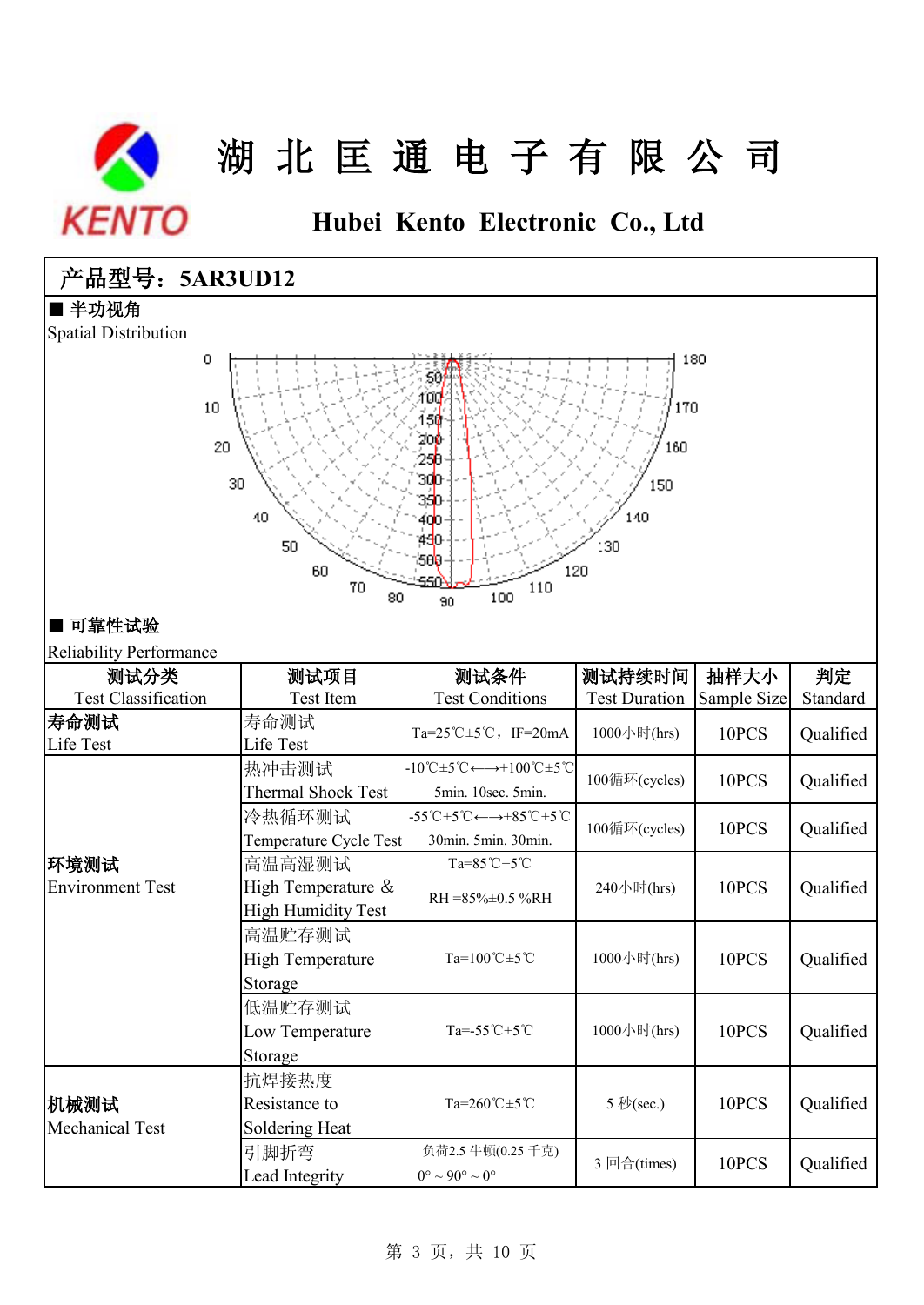

## **Hubei Kento Electronic Co., Ltd**

## 产品型号:**5AR3UD12**

### ■典型的光电特性曲线 (Ta=25℃ 除非不同地方)

Typical Optical/Electrical Characteristics Curves (Ta=25℃ Unless Otherwise Noted)



第 4 页,共 10 页